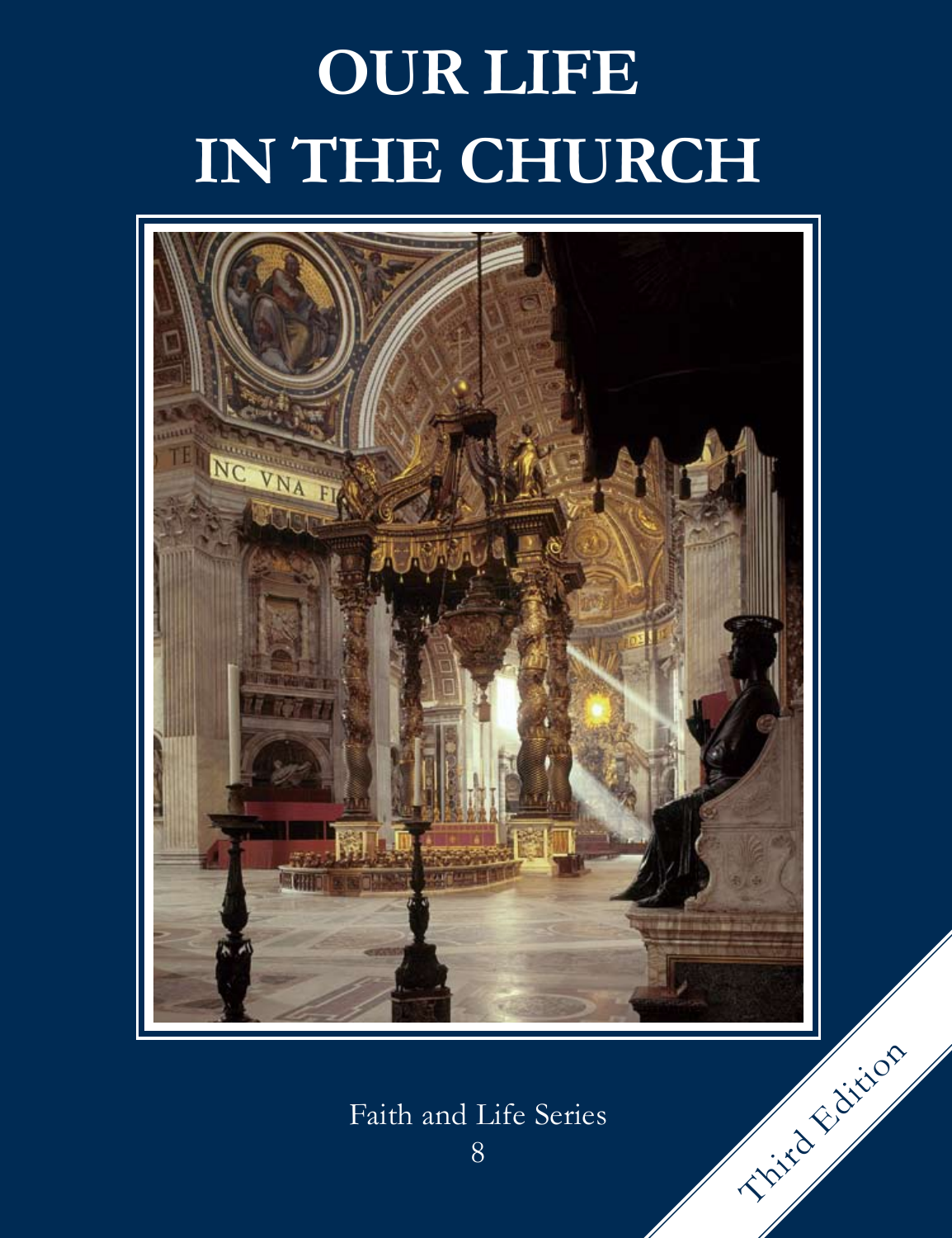## **Contents**

## THE CHURCH

## THE CHRISTIAN IN THE WORLD

## THE MEANS TO FULFILL OUR CALL TO HOLINESS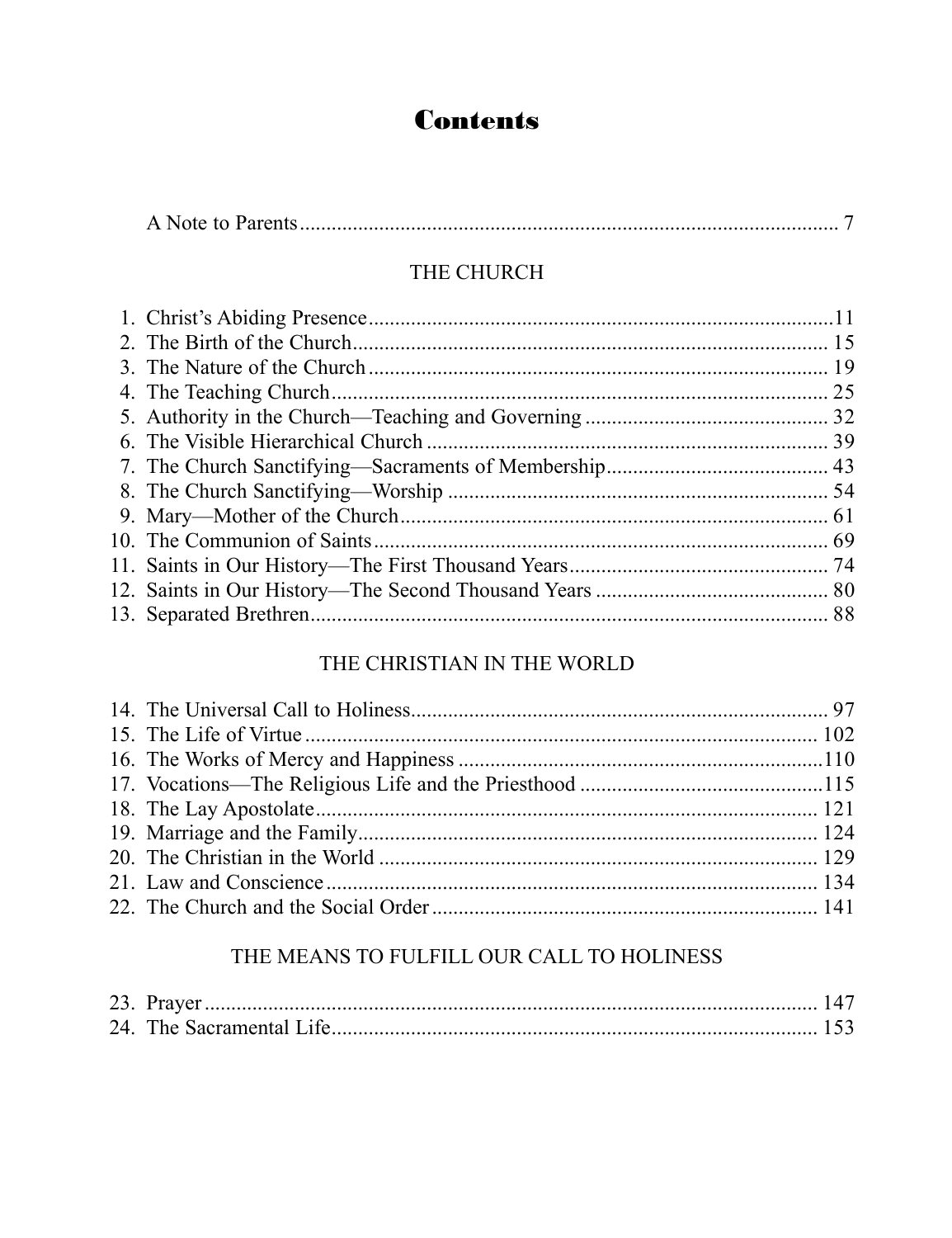## THE END OF CHRISTIAN LIFE

## **APPENDIX**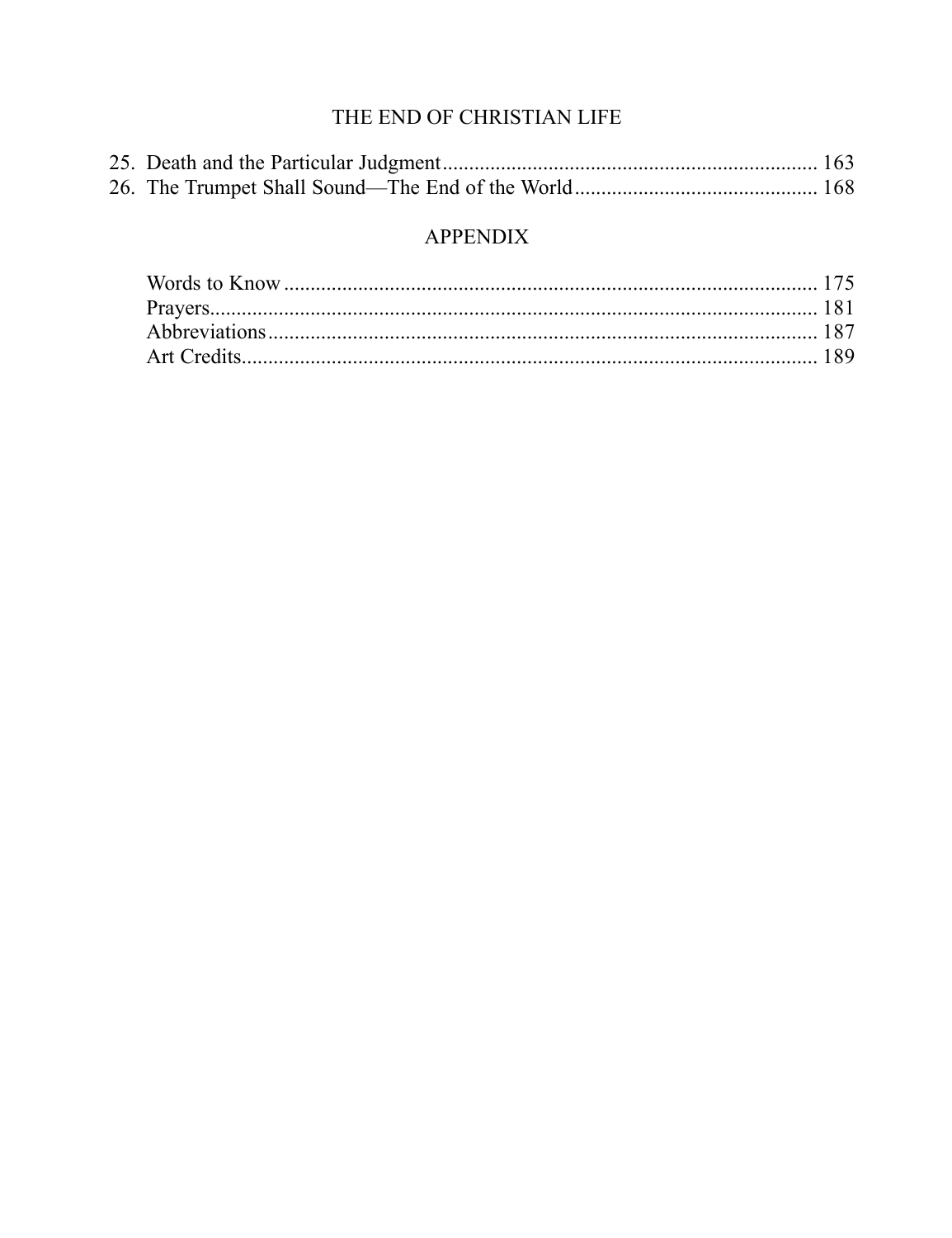## CHAPTER 4

## The Teaching Church

They asked him, "Teacher, we know that you speak and teach rightly, and show no partiality, but truly teach the way of God."

Luke 20:21

*"This gospel was to be the source of all saving truths and moral discipline. This was faithfully done: it was done by the apostles who handed on, by the spoken word of their preaching, by the example they gave, by the institutions they established, what they themselves had received" (DV, 7).*

As we have already seen, Our Lord left to the Church the *deposit of Faith*. His final command to the apostles was to teach all that he had instructed them. He relied on his apostles and their successors to carry his message to the world. This is made known to us today through the living voice of the Church—the Pope, the bishops, the priests—even the laity. Each of these conveys to us the message of Christ, especially the clergy, who are, by their office, the representatives of Christ. The Church bases her teaching on the deposit of Faith revealed to us by God. Before we look at the source of this teaching we should first consider what is meant by *revelation.*

#### **What Is Revelation?**

**Revelation** literally means to "draw back the veil" or to uncover. God is primarily a mystery to us. On our own we can have only a limited knowledge of him. However, God has unveiled some of the mysteries about himself so that we might come to know and love him. He has helped us to know who he is and what he expects of us.

In other words, revelation is the communication by God to man of the truths about himself that he wants man to know but that man could never uncover on his own. These truths are known as doctrines or teachings of our Faith.

God did not reveal these truths about himself all at once but only gradually with the passing of time. The process of public revelation began with Adam and Eve and ended with the death of the last apostle, St. John.

The first phase of God's revelation can be found in the Old Testament. Because this revelation took place long before the birth of Christ, we call it "pre-Christian" revelation. If we look at the Old Testament, we can see that God gradually revealed more about himself as the centuries passed.

This revelation was completed when God fully showed himself to us by becoming man and living among us. This phase is known as "Christian" revelation. It contains the truths revealed by Jesus Christ to his apostles. These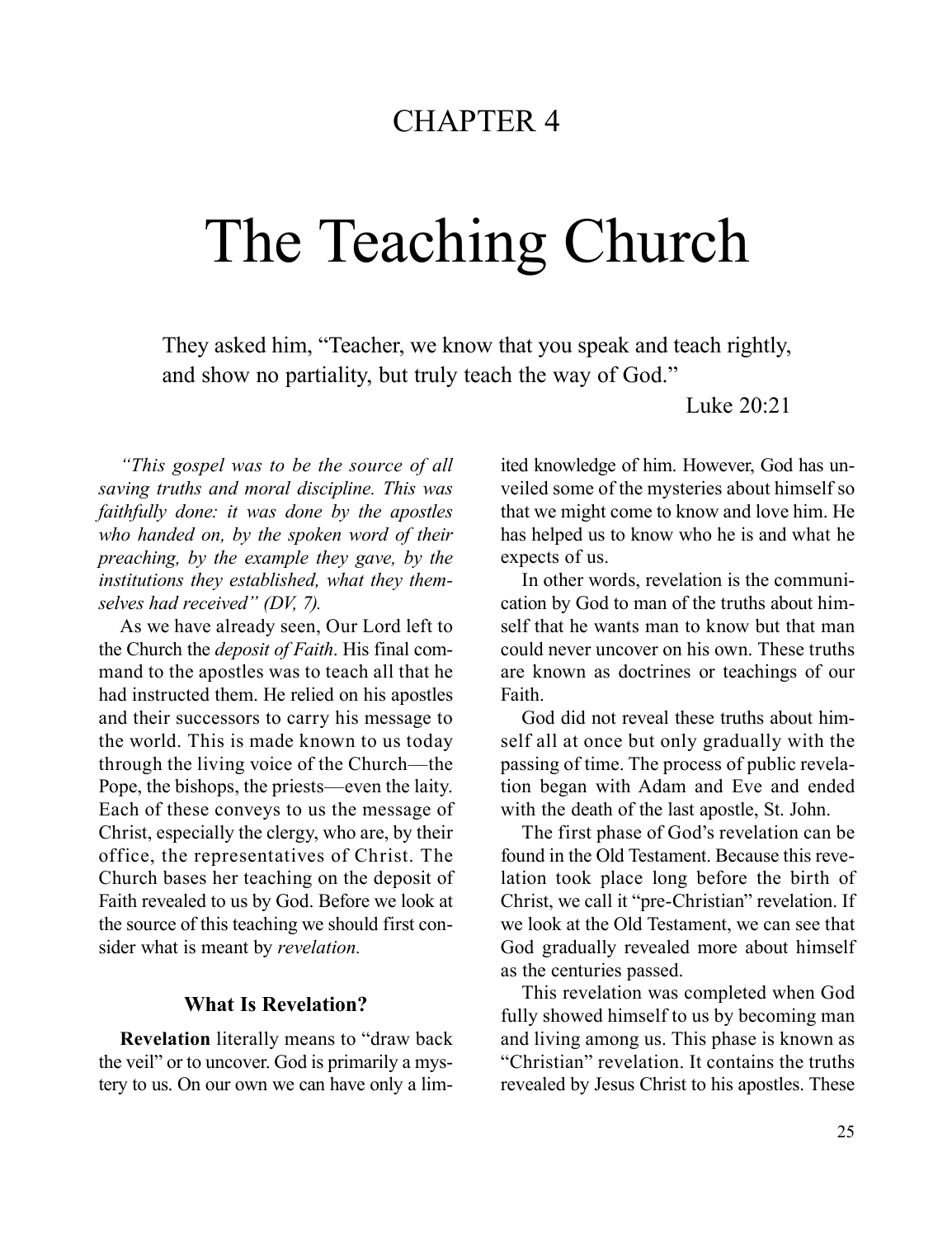

revelations include the most important myster ies of our Faith. Among them are the Trinity, the Incarnation, and the Eucharist.

#### **Source of Revelation**

"God graciously arranged that the things he had once revealed for the salvation of all peo ples should remain in their entirety, through out the ages, and be transmitted to all genera tions" (DV, 7). This sacred deposit of the Word of God has been entrusted to the Church.

There is only one single sacred deposit of the Word of God, but from it flow both Sacred **Tradition** and **Sacred Scripture**, the Bible. It is important to recognize that Tradition and Scripture are bound closely together and com municate one with the other. "Sacred Scripture is the speech of God as it is put down in writ ing under the breath of the Holy Spirit. Tradition transmits in its entirety the Word of God which has been entrusted to the apostles by Christ the Lord and the Holy Spirit" (DV, 9). By means of Tradition, the books of the Bible are known to the Church, and the Scriptures are more thoroughly understood and interpreted.

Sacred Scripture, the Bible, is the written Word of God. It is made up of a collection of books written at various times by different men who wrote under God's inspiration. As we know, the Bible is made up of the Old Testament, which contains pre-Christian revelation, and the New Testament, which contains Christian revelation.

The New Testament, however, does not con tain all that Jesus did and said. In fact, the various books of the New Testament were not even begun until some twenty or thirty years after the death of Christ. The apostles began to preach the message of Christ first, and only later were some of these teachings committed to writing. Scripture itself testifies to the fact that the Gospels do not include all of Jesus'

words. At the end of his Gospel, St. John says, ". . . there are also many other things which Je sus did; were every one of them to be written, I suppose that the world itself could not contain the books that would be written" (Jn 21:25).

What Jesus taught his apostles was passed on to their disciples. For example, St. Polycarp of Smyrna, St. Ignatius of Antioch, and St. Clement of Rome all lived during the last part of the first century and the beginning of the second century. Because they were personally taught by the apostles, they are known as **Apostolic Fathers**. Their writings contain some of Jesus' teachings that are not explicitly found in the New Testament.

Over the centuries many varied and contradictory interpretations of the Bible have arisen. Who had the authority to decide which was the right one? It is important to note that the Church—which, as we have seen was given authority by Christ (Mt 16:19) to settle all dis putes on earth—is the interpreter of Sacred Scripture. She is the custodian (or guardian) of Scripture and Tradition because she was promised the guidance of the Spirit of Truth.

The Second Vatican Council says, "Sacred Tradition and Sacred Scripture make up a sin gle deposit of the Word of God, which is en trusted to the Church" (DV, 10).

#### **Creeds**

An important written expression of Tradition is found in the *creeds*, or statements of belief, of the Church. These creeds are summary statements of the main doctrines proposed for belief by the Church. The earliest of these dates back to very early times and is called the *Apostles' Creed* .

The *Nicene Creed* was formulated at the council of Nicaea and approved in its final form at the Council of Constantinople in the fourth century. It is an expansion and explanation of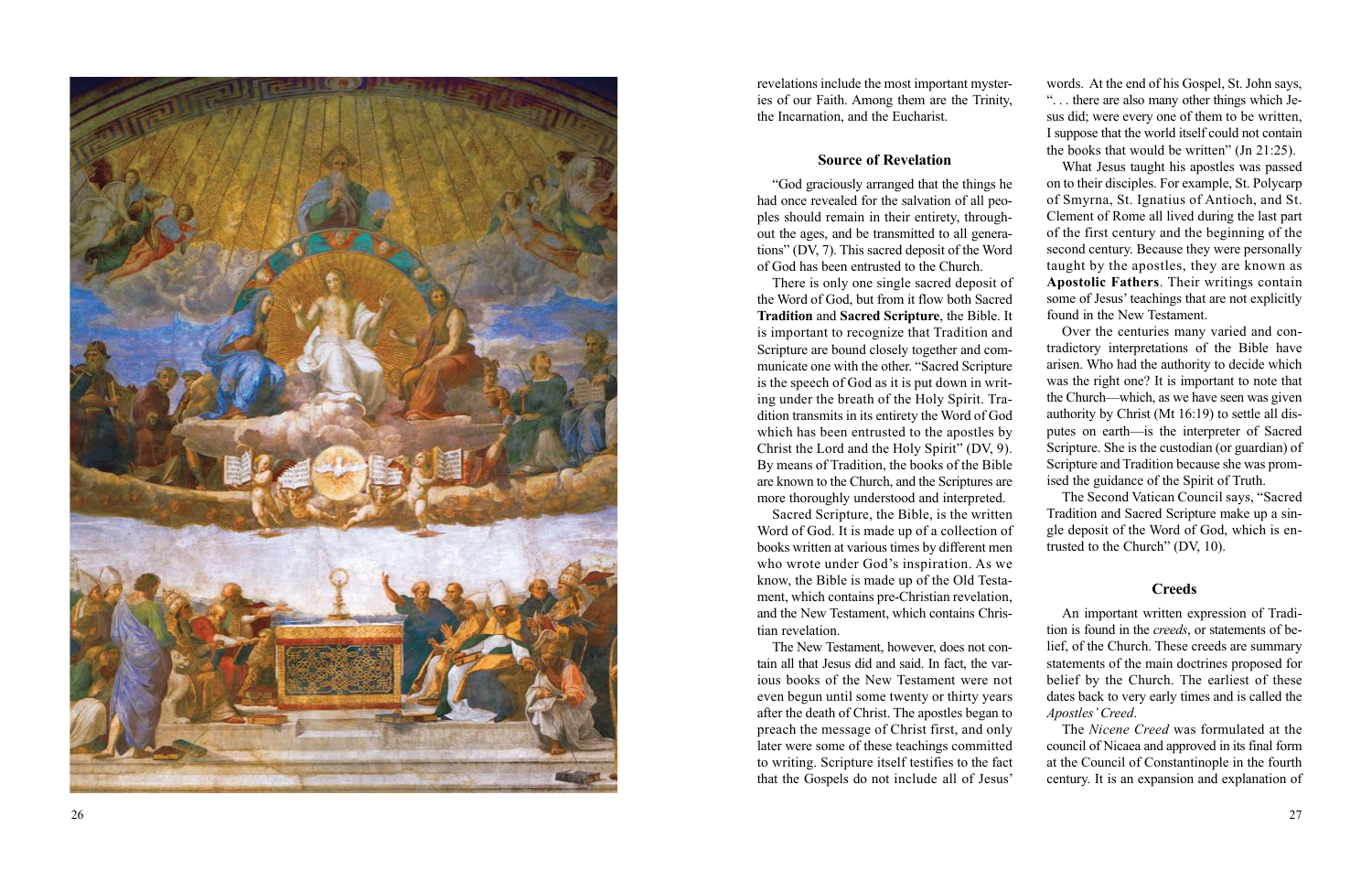the Apostles' Creed. In the first creed, and in fact in the early days of the Church, most doctrines were stated in plain and simple language. Over the years questions and difficulties arose concerning many of these doctrines. The later creeds, particularly the Nicene, were written to explain more fully some of these doctrines.

#### **Councils**

A second written expression of Tradition is found in the statements of the ecumenical councils of the Church. An ecumenical council is a gathering of bishops from all around the world to discuss matters of concern to the Church under the authority of the Pope. We call them *ecumenical*, meaning whole or worldwide, because they involve all the bishops. Over the centuries councils have frequently been called in response to controversies over basic doctrines of the Faith. The councils have given the Church the occasion to explain more completely and accurately certain beliefs.

The earliest controversies were over the Trinity and the human and divine natures of Christ. The Council of Nicaea addressed these questions. It is evident that when there was a controversy there had to be an arbiter (or umpire) to decide what the true teaching was. Later councils addressed questions about which books were in fact inspired and thus to be included in the Bible, the nature and num-

The lists that follow contain some of the most important of the Fathers and Doctors of the Church.

#### FATHERS OF THE CHURCH

#### St. Ambrose St. Jerome

- St. Augustine St. John Chrysostom
- St. Basil the Great St. John Damascene
- St. Benedict St. Leo the Great
- St. Cyprian St. Paulinus of Nola
- St. Gregory the Great St. Polycarp
- St. Ignatius of Antioch
	- DOCTORS OF THE CHURCH

#### St. Albert the Great St. Francis de Sales

- 
- 
- 
- 
- 

St. Alphonsus Liguori St. John of the Cross St. Anselm St. Peter Canisius St. Bernard of Clairvaux St. Robert Bellarmine St. Bonaventure St. Teresa of Avila

- St. Catherine of Siena St. Thérèse of Lisieux
	- St. Thomas Aquinas

ber of the sacraments, and the nature of the Church. The decisions of these councils clarify or define the teaching of the Church.

#### **Fathers and Doctors of the Church**

The writings of the *Fathers* and *Doctors* of the Church are also written records of witnesses. The **Fathers of the Church** are saintly Christian writers of the early centuries of the Church who are recognized as special witnesses of the Faith. Among the more well-known are the following: St. Athanasius, a bishop during the fourth century who defended the doctrine that Christ was both God and man against the Arian heresy; St. Augustine, a bishop of the fourth century who converted after leading a life of great sin and became one of the greatest theologians in the Church; and St. Jerome, a monk and a scholar during the fourth century who translated the Bible into Latin, the common language of the people at that time.

The **Doctors of the Church** are the saintly theologians of any century whose writings are outstanding in guiding the faithful at all times and who have been recognized officially as such by the Pope. One of the foremost among these is the great Dominican St. Thomas Aquinas, who lived in Italy during the thirteenth century. Three women are included among the Doctors: St. Teresa of Avila, St. Catherine of Siena, and St. Thérèse of Lisieux. To help you understand more about the Fathers and Doctors, you might want to choose one from the list in this chapter and read about his life.

The writings and decrees of individual Popes are another expression of the teachings of Christ. Some of these are known as **encyclicals**, letters sent by the Pope to the bishops and the faithful, expressing the teaching of the Church on matters of faith, morals, social responsibility, and other important topics.

Over the centuries, the faithful have believed a consistent body of truth. The thoughts and

#### BLESSED JOHN HENRY NEWMAN

Blessed John Henry Cardinal Newman was born in England in 1801. He was an Anglican scholar who founded the Oxford Movement in England in order to reform the Anglican church. In many sermons, lectures, and books, Newman expounded the "Anglo-Catholic" position. One of his most important works was a book entitled *On the Development of Christian Doctrine*, in which he discussed how the Church's understanding of her Faith deepens over time. His discussion of this question was the most complete treatment of it up until that time.

Eventually John Henry Newman was led to the true Church of Christ through his studies and his writings. Toward the end of his life he was made a cardinal of the Church by Pope Leo XIII.